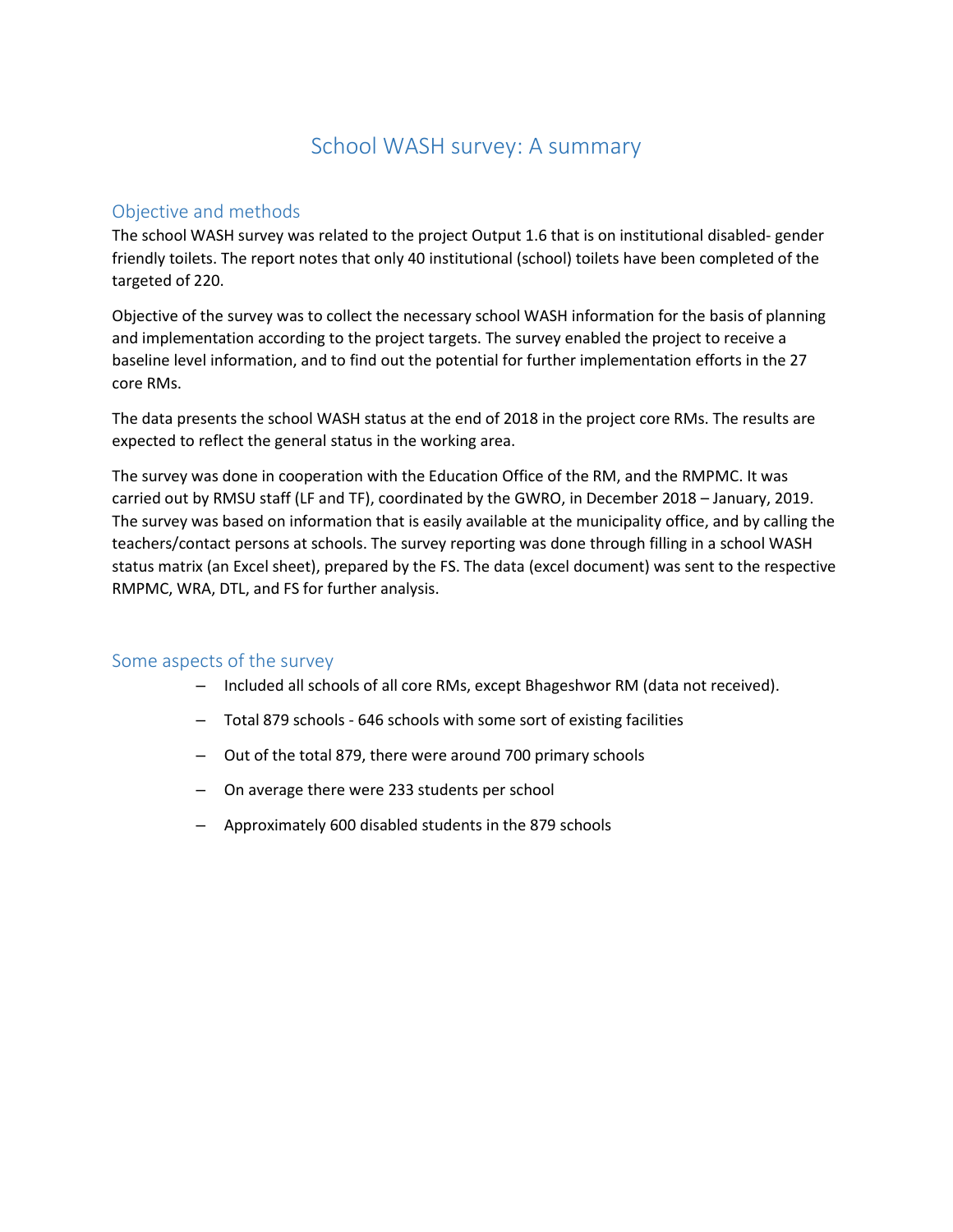#### Support possibilities

One of the main questions for the project implementation was the amount of possibility to support the local schools in WASH. The survey data (Figure below) concluded that 25% of the schools were already supported by the project in a way or another, mainly as a beneficiary institution of a water supply scheme; but not as a separate school WASH scheme (green colours). The survey reporters reported that 49% of the schools were potential for further support (dark blue colours). According to the survey results, 26% of the schools were not potential for project support (no information, or no support possibility for various reasons – brown, violet, and light blue colours).

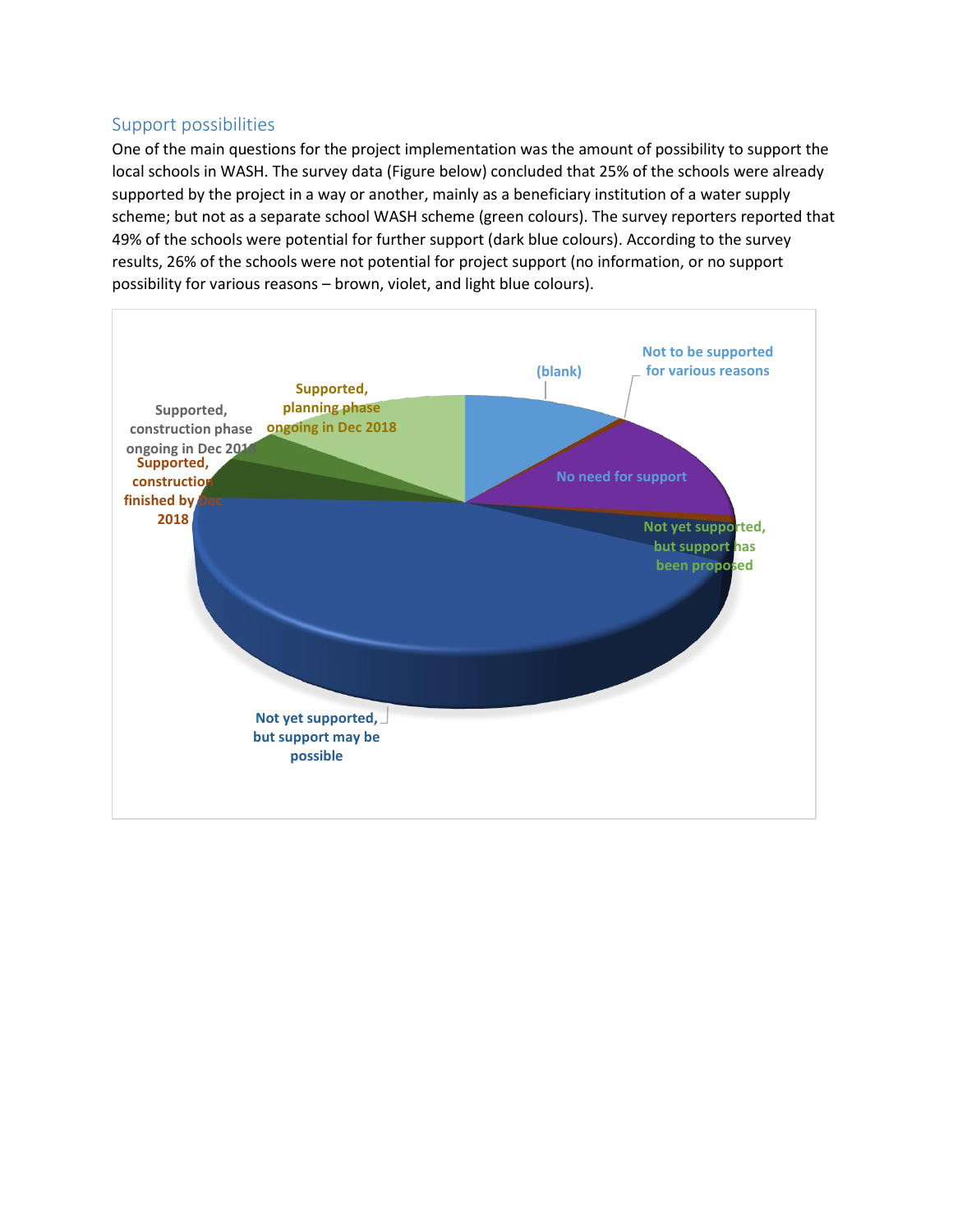## WASH facility service levels

Two thirds of the schools had a basic WASH facility that does not meet the project target level. 27% of the schemes did not have any type of WASH facility at schools. 6% had female and disabled friendly facilities, which were built by the project.



The hand washing facility status was poor: More than half of the schools did not have a facility for hand washing at all, whereas the project-supported 6% had an adequate facility.

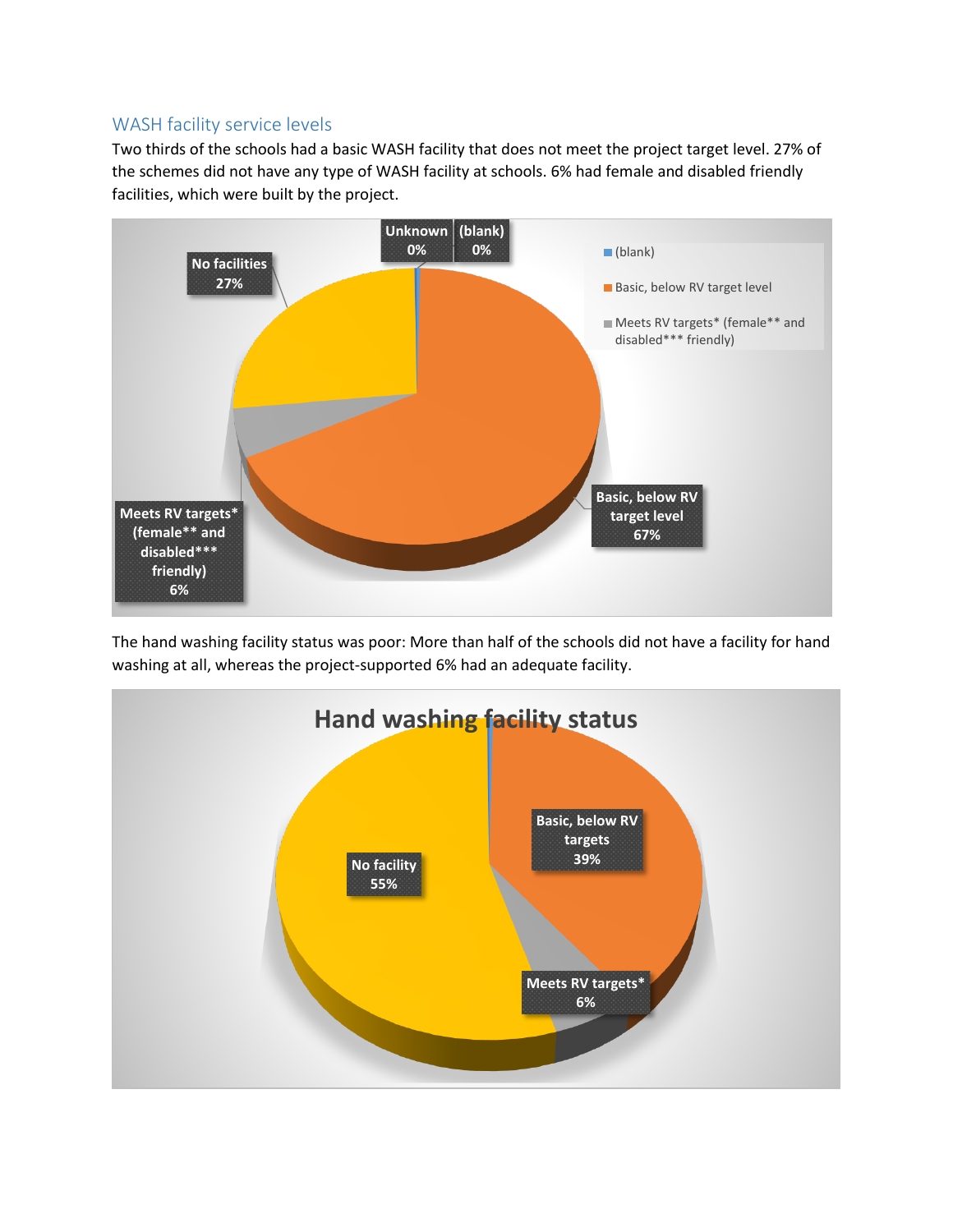Waste management of the facilities is almost non-existent. 90% of the schools reported no systematic waste management whatsoever, and 4% of the schools met the RVWRMP target level.



There are generally enough toilets seats per student in the schools that have facilities, but around one third of the schools has less.

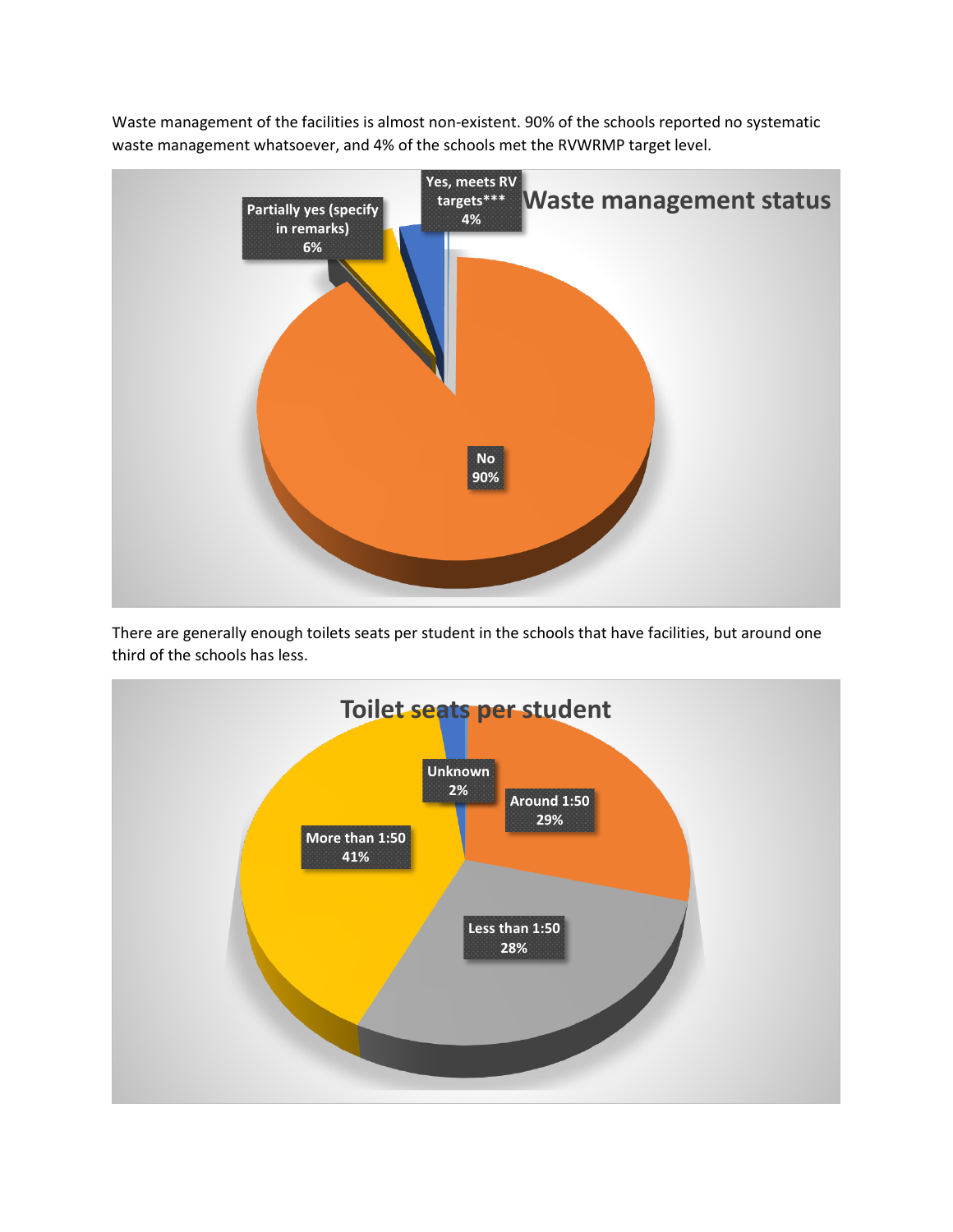Two thirds of the schools had no segregated facilities for girls and boys. This is because most of the schools were at primary level where the segregation is not compulsory.



## WASH planning status

Majority of the schools had not prepared a WASH/development plan. Many of the schools that had prepared the plan had not followed it, or the plan was reported inadequate. Only 10% of the schools followed an adequate WASH/development plan.

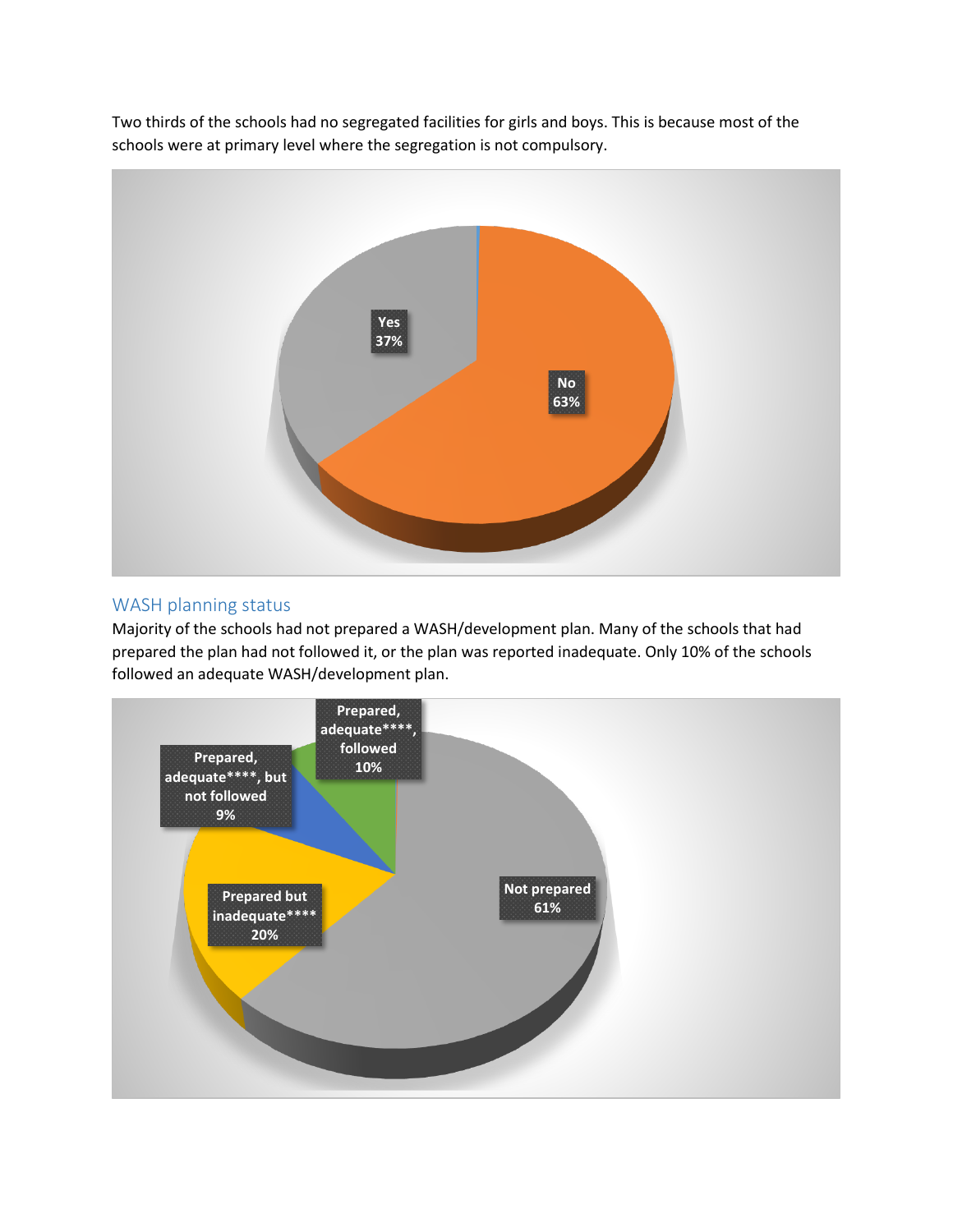## Functionality and maintenance status of existing facilities

The status of the existing facilities (73% of all schools) is moderate: Nearly half of the facilities are fully functional, whereas 10% is totally non-functional.



The maintenance status is rather poor: Only one third of the facilities were regularly maintained, whereas 12% were practically not maintained at all.

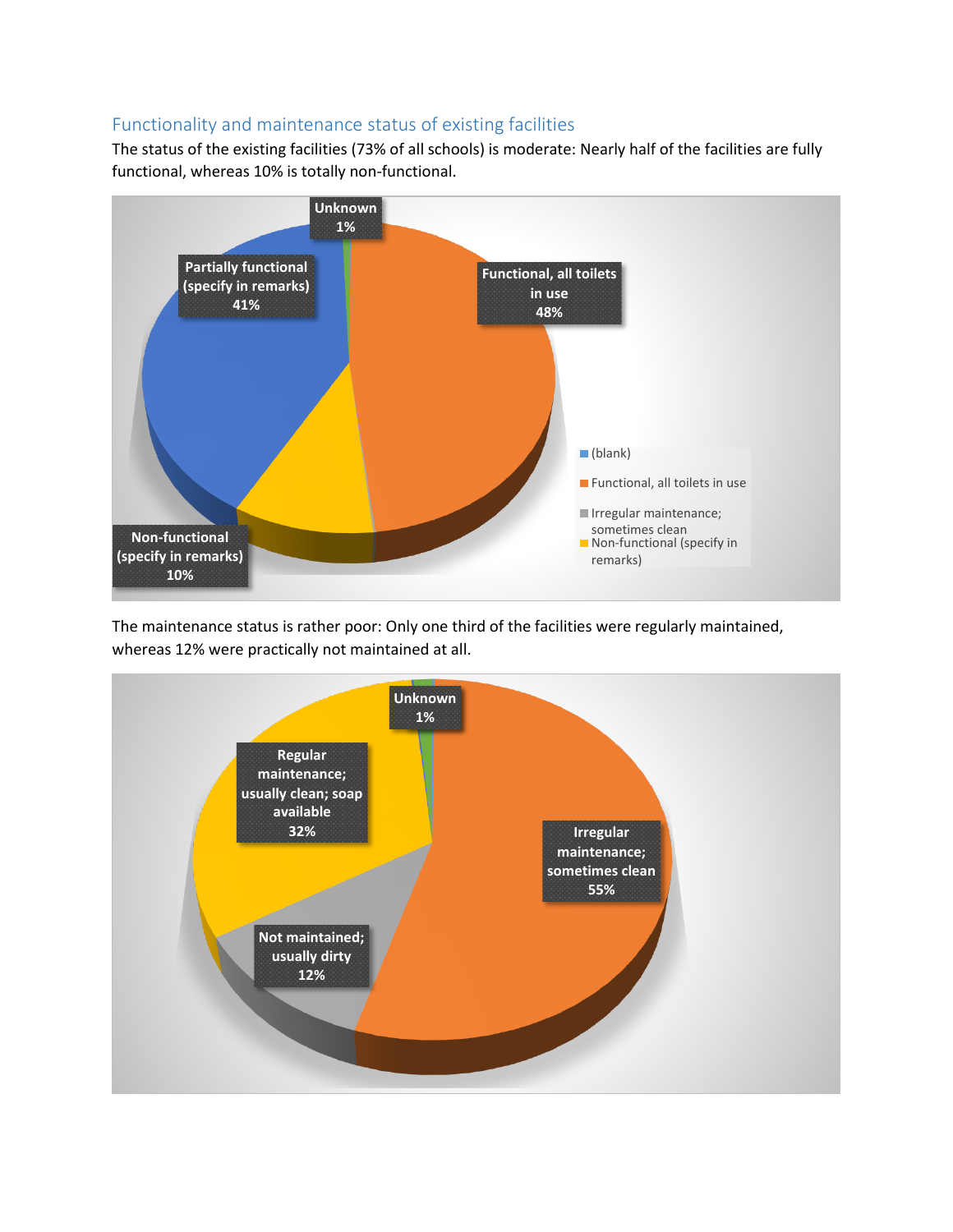# Disabled and gender friendliness of existing facilities

Of the existing facilities, more 76% were regarded not gender-friendly, whereas only 6% met the project target level.



Almost no facility in the project area was seen disabled-friendly. Only 10% had some sort of disabledfriendly facilties.